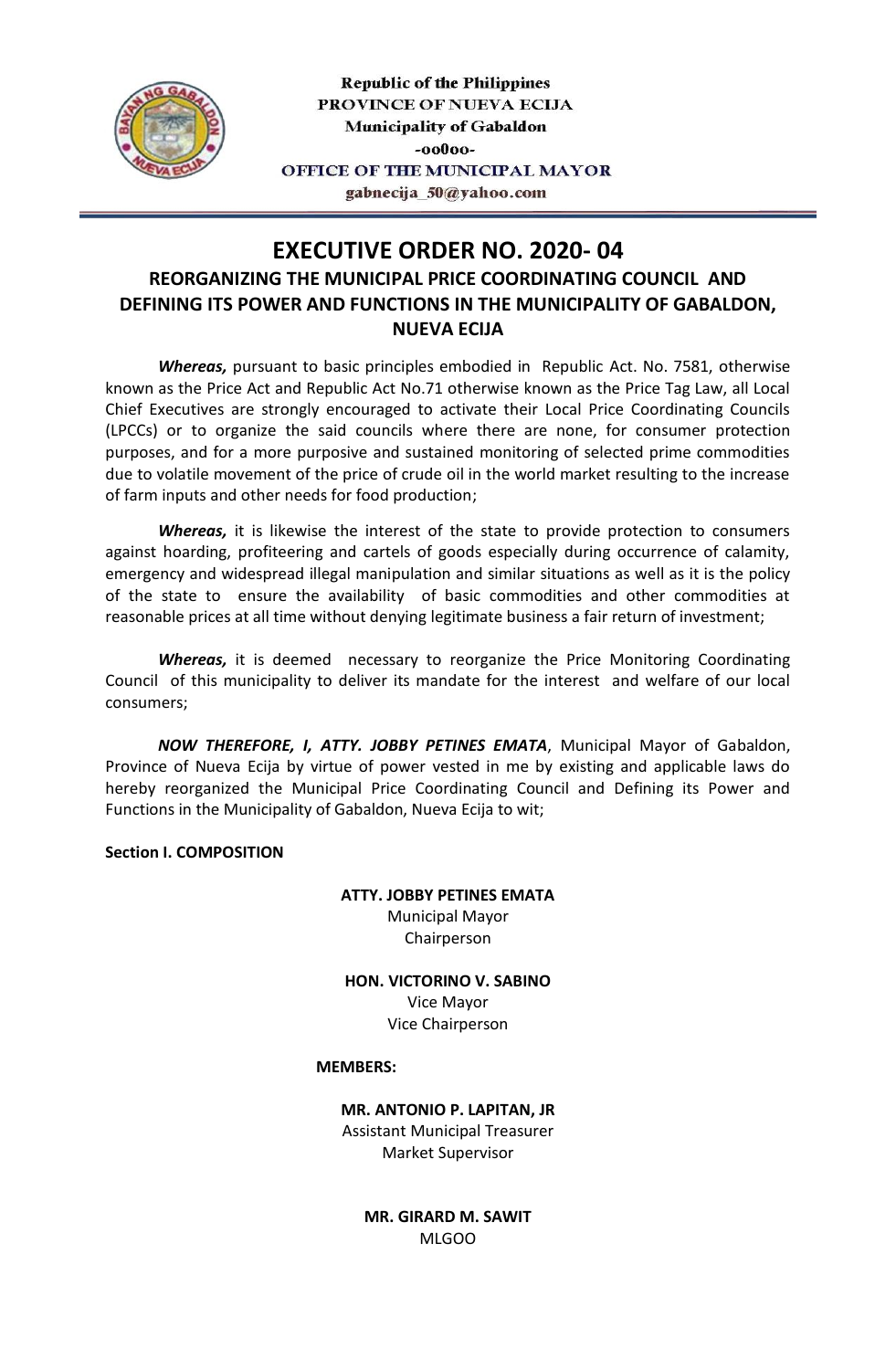#### **MR. ROGELIO V. FIGURACION**

Municipal Agriculturist

## **MRS. JULIE MIER E. LOMANOG**

Municipal Budget Officer

#### **HON. IMELDA V. MANDIA**

SB Member SB Chairman, Committee on Trade and Industry

#### **HON. ALFREDO M. MACASIEB**

SB Member SB Chairman, Committee on Food and Agriculture

#### **MS. MARILYN I. ANGELO**

Administrative Aide I Market Personnel

## **MS. ELLEN ENRIQUEZ**

Administrative Aide I Secretariat

#### **Section II. POWERS AND FUNCTIONS**

- Coordinate and rationalize the programs to stabilize prices and supply of basic commodities and other necessities;
- Recommend to the National Price Coordinating Council or to the implementing agencies the Suggested Retail Price (SRP) of prime commodities and other necessities;
- Conduct in-depth analysis on the causes of price fluctuations;
- Recommend steps to correct unwarranted price increases and supply shortages
- Regular inspection of public market, sari-sari stores, grocery stores as well as rice warehouses;
- Activation of hotlines, consumer welfare desk and timbangan ng bayan;
- Active coordination with other appropriate government agencies to prevent unwarranted price increases, hoarding of rice and other price commodities;
- Deputation of Barangay officials and members of NGO/PO to monitor price increase.

### **Section III. MEETINGS**

The Municipal Price Coordinating Council (MPCC) shall meet at least once every quarter or as often as may be necessary.